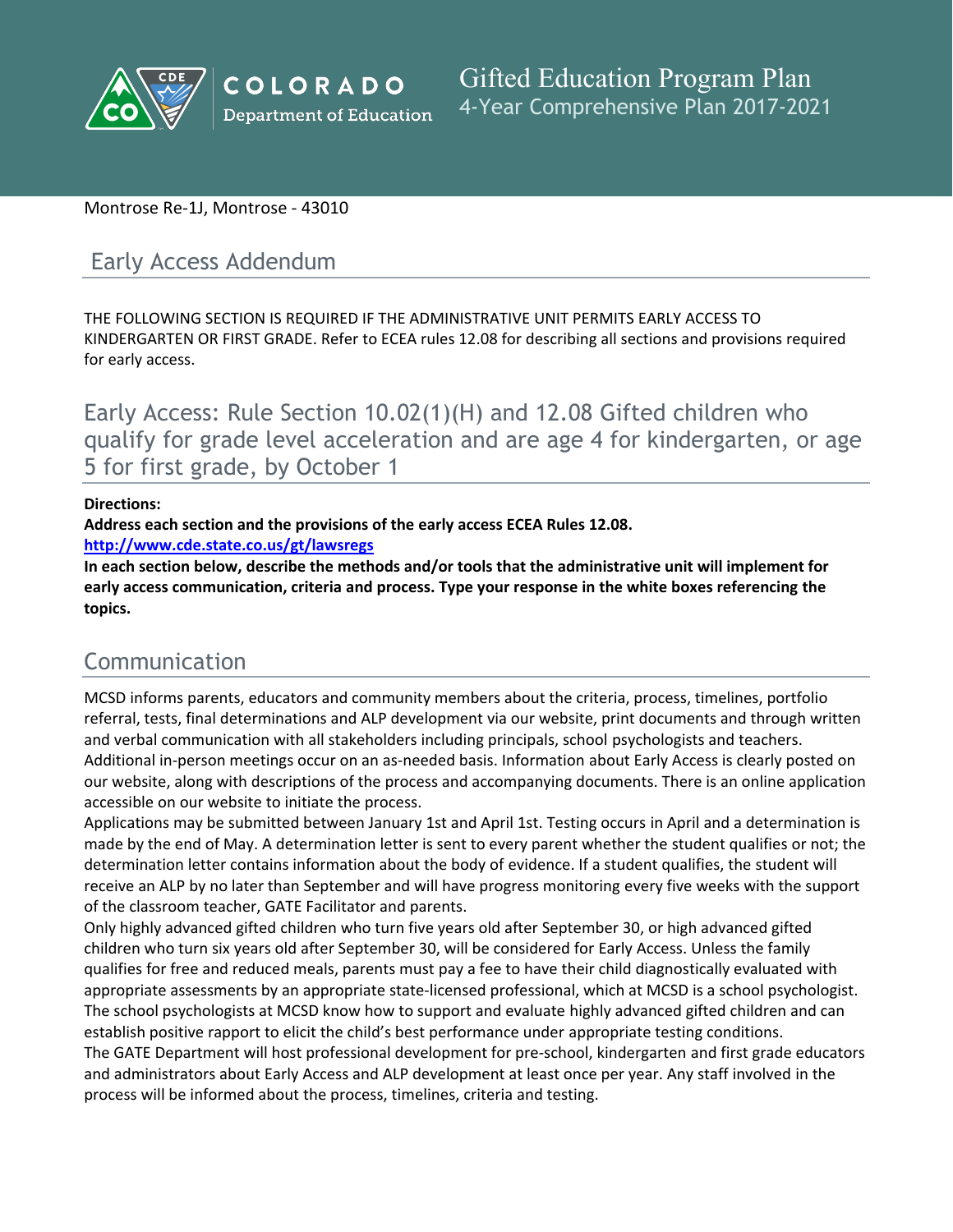

## Criteria

#### **Aptitude:**

The Early Access criteria for intellectual aptitude is the 97th percentile. We use the Differential Ability Scales II (DAS-II), which measures verbal, nonverbal reasoning, spatial, and general cognitive ability.

#### **Achievement:**

The Early Access criteria for achievement is the 97th percentile. We use the Test of Early Mathematical Abilities for Gifted Students (TEMA-3) and the Test of Early Reading Abilities for Gifted Students (TERA-3).

#### **Performance:**

Test scores are not the only standards used for a determination for Early Access. A student may score in the 97th percentile on both aptitude and achievement but may not have data that supports school readiness, and not every child who scores in the 97th percentile or above may benefit from Early Access. The student must demonstrate ability two or more years above the same age peers. To demonstrate this, a "Body of Evidence" is used to make a determination, which includes a portfolio of work and may also include parent/teacher/school psychologist observations, the Kingore Observation Inventory, Iowa Acceleration Scale, Gifted evaluation Scale (GES-3), Draw-a-Person Intellectual Ability Test for Children, previous testing information, prior placements or participation in advanced programming, Development History.

#### **Readiness, social behavior and motivation:**

The application that parents must submit asks questions that indicate readiness, social behavior and motivation, which is considered along with observations from the school psychologist. A SIGS Home and/or School form is used for observation ratings. The child is also included in the conversation to determine their wishes and readiness for acceleration.

#### **Support system:**

Students who qualify for Early Access will have their progress monitored once every five weeks, and their ALP will be updated with each progress monitoring review. GATE Facilitators and classroom teachers will discuss the student's progress during review, and parents will be included in the process during Parent/Teacher Conferences and/or as needed. Parents receive a Letter of Determination and are included in the support system, along with the student's teacher(s), early childhood staff, building administrator(s) and GATE facilitator, through written communication and/or electronic communication. The support system team collaborates to determine what supports are needed for each individual Early Access student.

The ALP includes student strength area(s), interests, instructional needs, and affective needs. The ALP includes an academic goal and a transition goal for their first year. The ALP also states that the student was enrolled through Early Access so the state auditing requirements are met and must include the phrase "grade acceleration". Each goal indicates who will support, what method will be used to support, and when the support will be provided along with progress monitoring dates for revision of goals.

# Process

#### **Timelines:**

Applications for Early Access are due no later than April 1st for the following school year and can be submitted between January 1 and April 1. Parents submit a Developmental History Form, a permission for classroom observation form, and an Early Access Portfolio (with artifact descriptions) along with their application. Review of the application materials begins after Spring Break (generally the first week in April); during this review period, all available data is gathered to be included in the body of evidence, and the body of evidence is then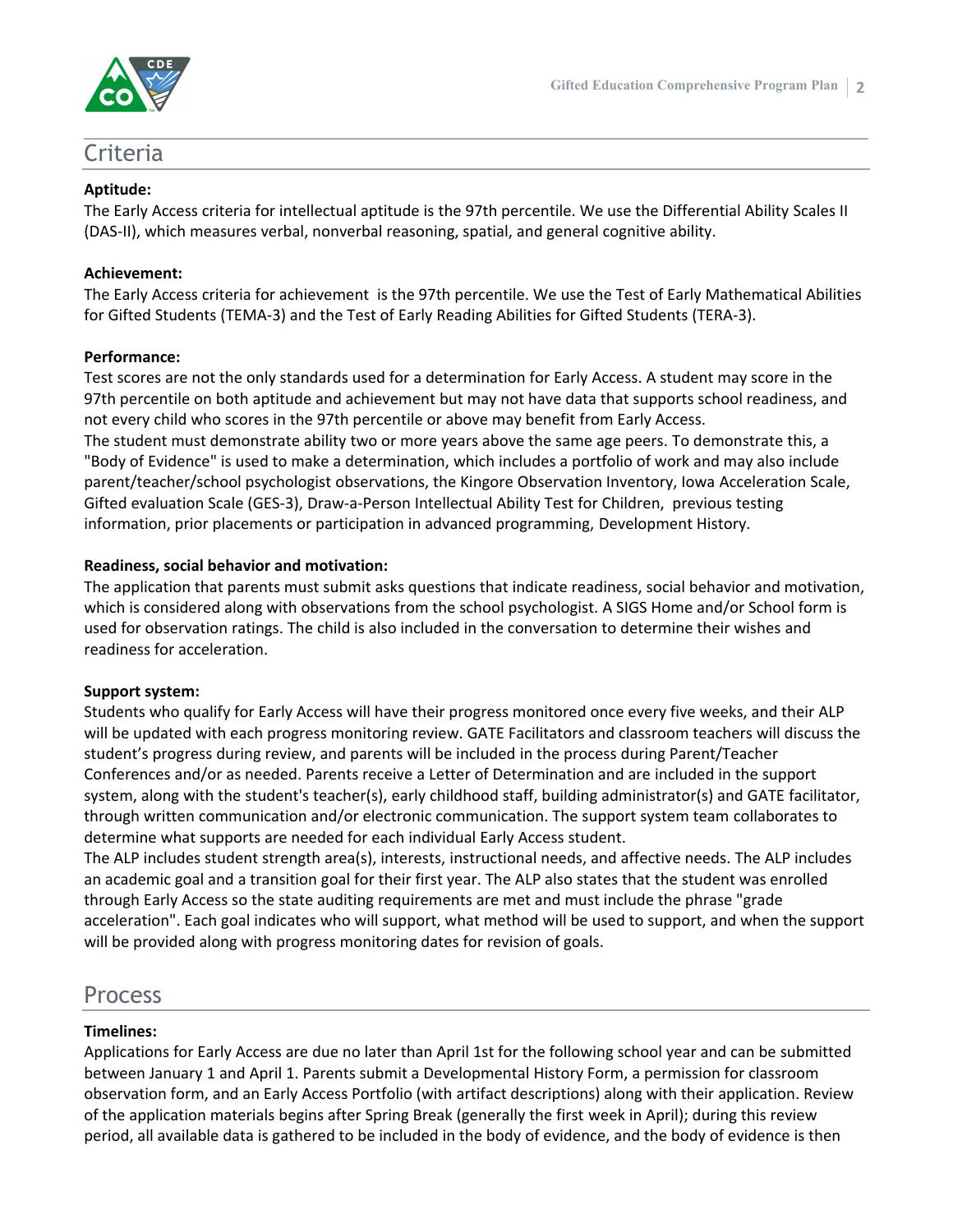

reviewed by the Early Access Review Committee; next steps are discussed with parents and the child. If the appropriate next step is further assessment, Early Access assessment is scheduled with the school psychologist. Early Access assessment takes place during the month of April. The Early Access review committee then reviews new assessment data and considers the body of evidence as a whole in order to make a final determination. A letter of determination is then sent to parents, which explains the decision and the procedure for disagreements.

We keep an open line of communication with families during the Early Access Application process until the determination is made. The team makes a determination within 60 days after collecting the body of evidence. Only highly advanced gifted children who turn five years old after August 1, or high advanced gifted children who turn six years old after August 1, will be considered for Early Access. The ALP is created by no later than September 30.

#### **Personnel:**

The Early Access Review Committee is established every year and includes the following personnel: a GATE Facilitator, Kindergarten/1st Grade Teacher, a licensed School Psychologist and the GATE Coordinator. The School Psychologist administers testing for cognitive abilities and achievement as well as observations on readiness, performance, social behavior and motivation. The team collaborates to review the body of evidence for each applicant and makes a decision regarding Early Access.

Applications requests are collected via Google Forms/Sheets monitored by the GATE Coordinator; when a request is made and an application submitted, the GATE Coordinator notifies the Early Access Review Committee and organizes meetings to initiate the process; a folder is created to collect the body of evidence; a Google Sheet tracks progress of the Early Access Review Committee for each applicant. The GATE Coordinator sends the determination letter to parents and building principal.

After a student is accepted through Early Access, a Support Team is formed, including the classroom teacher, GATE Facilitator and building personnel as needed.

#### **Evaluation:**

Parents may submit a request for Early Access evaluation, which may be submitted electronically on our website via a Google Form, or which may be submitted via mail on a hard copy. The GATE Coordinator, upon receiving a request form (found on our website) for Early Access evaluation, convenes with the GATE department to determine next steps. Parents submit the application, permission for classroom observation, Developmental History form, and a portfolio including artifacts with short descriptions for each artifact. The contents of the portfolio are outlined and explained on our Early Access page of the GATE website to assist parents in collecting material for the portfolio. The portfolio is evaluated by one of our district psychologists, who also conducts classroom observations of the student and administers and evaluates all qualitative and quantitative assessments. Once the body of evidence has been collected, a review committee convenes to evaluate the evidence. The review committee may consist of the school psychologist, GATE Coordinator, GATE Facilitators, teachers and building administrators. The review committee makes a consensus decision together and then notifies the parents of the determination via a written letter, which also explains the appeal process for disagreements. If the review committee cannot come to a consensus, more data may be collected and reevaluated in a timely manner. Once a student has been accepted for Early Access, the GATE Facilitator in the student's school works with the student's classroom teacher, building administrator, the student and the student's parents to create an ALP, which includes an academic goal and a transition goal. All stakeholders sign off on the ALP by no later than September. If the student qualifies for gifted identification but is not deemed an appropriate fit for Early Access, an ALP will still be created and shared with the student's school to provide supports as needed; the GATE Facilitator will work with the regular classroom teacher to provide support to the student.